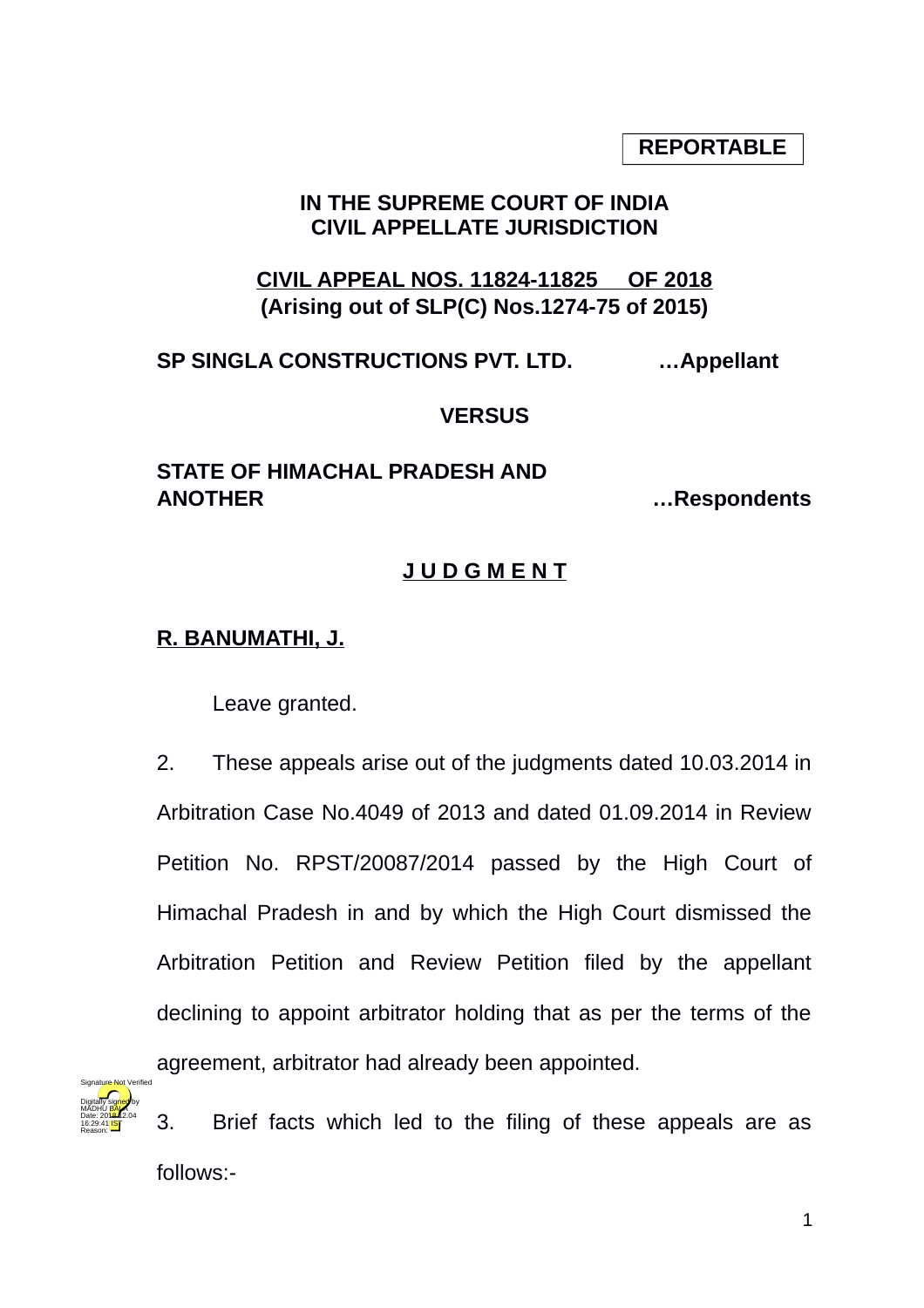The appellant was awarded construction work contract on 19.12.2006 relating to balance work of 214.00 mtrs. span C/C bearings on abutment bridge over river Beas at Harsipattan on Mandi Rewalsar Chandesh-Rakhota Maserah Sarkaghat Tihra Sandhole Alampur Jawalamukhi road for a sum of Rs.14,29,81,500/-. An agreement was also entered into between the parties and clause (65) of the General Conditions of Contract contains arbitration clause. The period allowed for completion of work was on or before 04.01.2009. However, extension was granted to the appellant up to 30.06.2010. The work was completed by the appellant on 04.06.2011 and payment for the execution of work was made. The appellant raised a dispute and requested for the appointment of arbitrator *vide* its letter dated 18.10.2013. Pursuant to the request of the appellant, the Chief Engineer, HPPWD appointed the "Superintendent Engineer, Arbitration Circle, HPPWD, Solan" as the arbitrator on 30.10.2013 and the said appointment had been made in terms of clause (65) of the agreement. The arbitrator entered upon reference on 11.11.2013. The appellant after requesting for the appointment of arbitrator either remained absent from the proceedings or sought adjournments stating that he intends to challenge the appointment of arbitrator before the Chief Justice as per the provisions of Arbitration and Conciliation Act,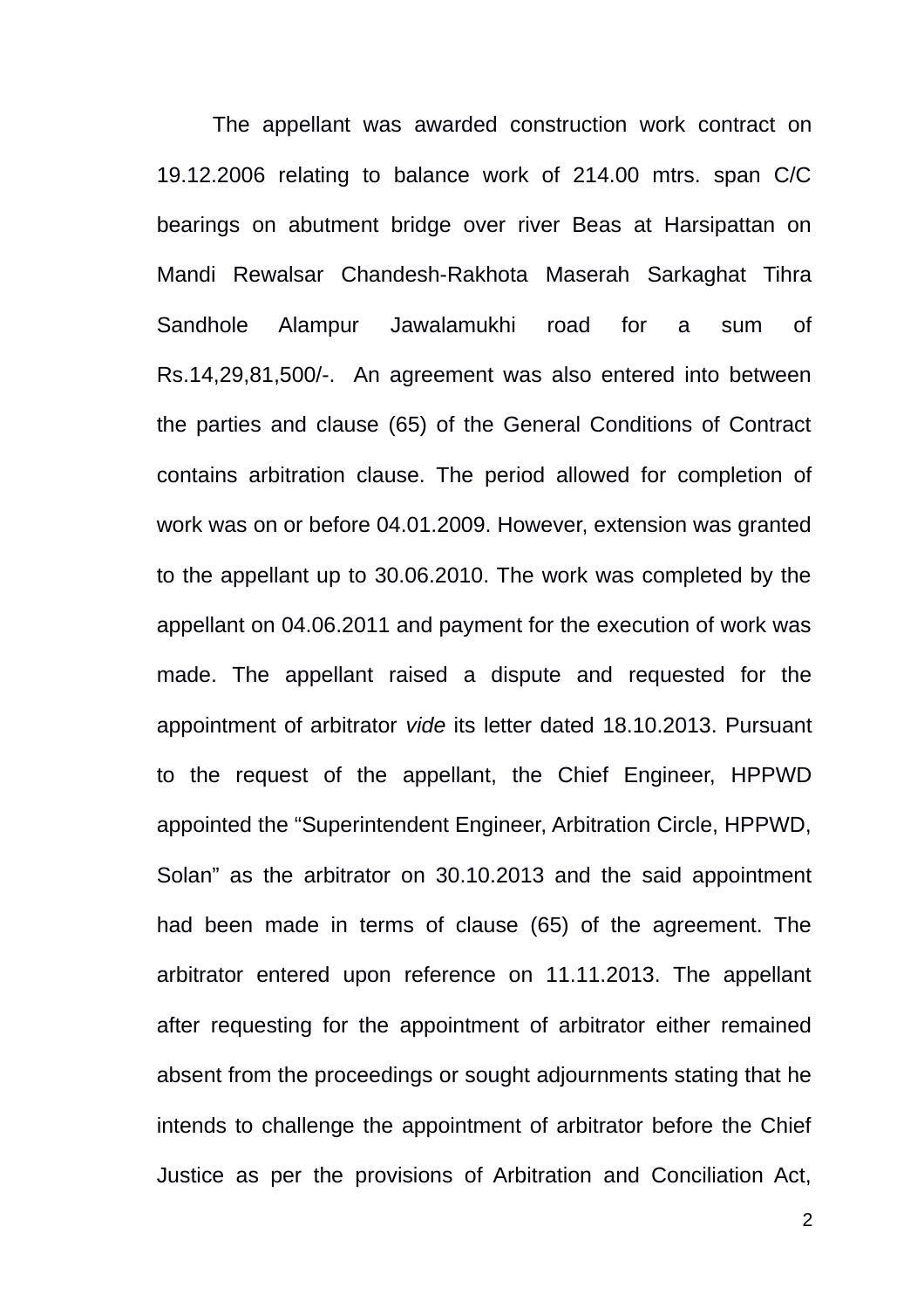1996. Even after hearing, no statement of claim was filed by the appellant. On 06.08.2014, arbitration proceedings were terminated under Section 25(a) of the Arbitration and Conciliation Act, 1996.

4. Being aggrieved by the appointment of "Superintendent Engineer, Arbitration Circle, Solan, HPPWD" as the arbitrator, the appellant filed petition before the High Court under Section 11(6) of the 1996 Act praying for appointment of independent arbitrator. The High Court placed reliance upon the judgment of this Court in *Antrix Corporation Limited v. Devas Multimedia Private Limited* (2014) 11 SCC 560 wherein it was held that in case, if any party is dissatisfied or aggrieved by the appointment of arbitrator in terms of the agreement by other party/parties, his remedy would be by way of petition under Section 13 of the 1996 Act, and, thereafter while challenging the award under Section 34 of the 1996 Act. The High Court held that the appointment of "Superintendent Engineer" as arbitrator being in terms of clause (65) of the agreement, Section 11(6) of the Act cannot be invoked. The appointment of arbitrator could not be challenged by way of an application under Section 11(6) of the 1996 Act. Being aggrieved by the dismissal of the arbitration petition, the appellant is before us.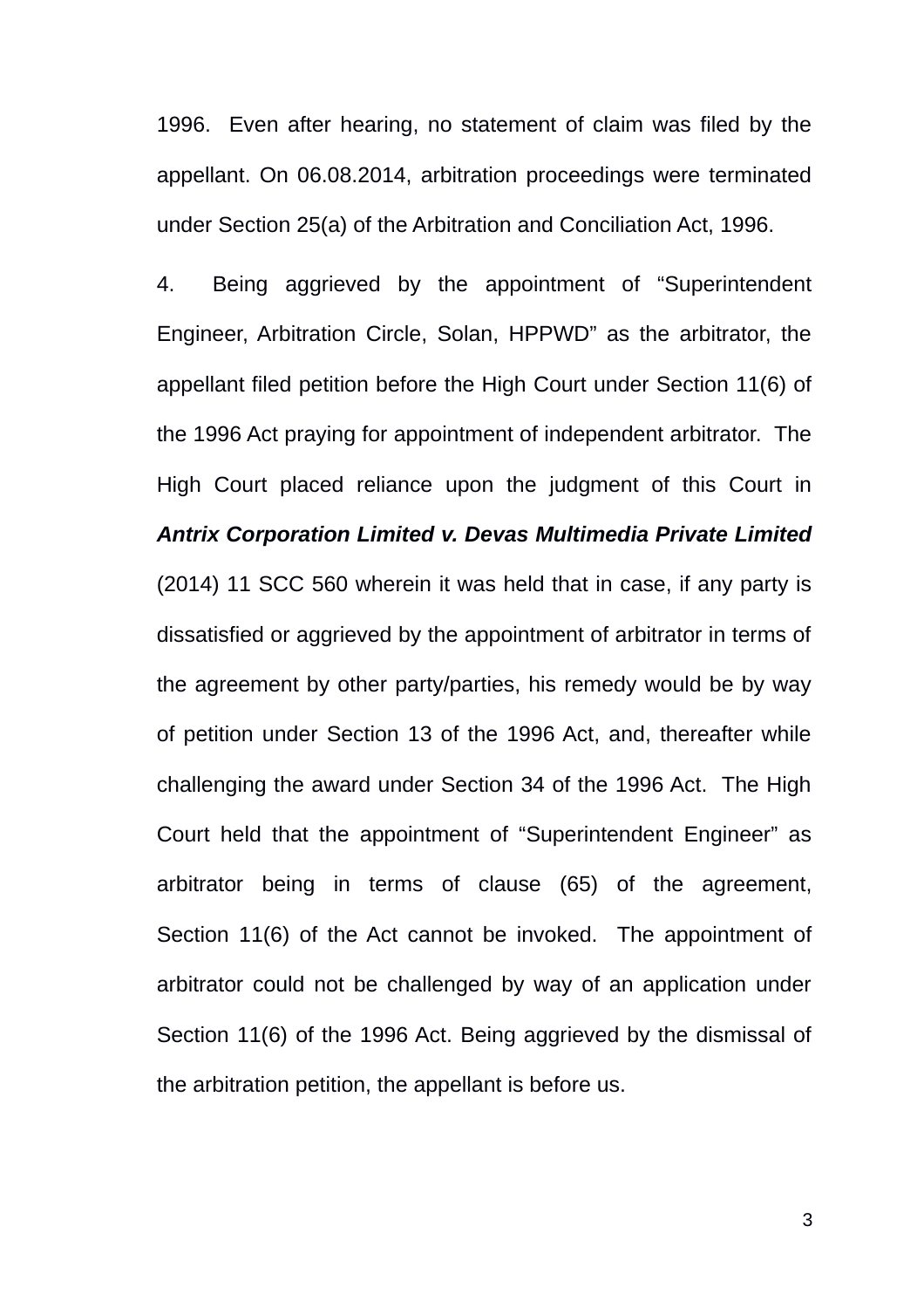5. On behalf of the appellant, learned senior counsel Mr. Maninder Singh submitted that the appointment by office after coming into operation of the 1996 Act, was no more permissible and any appointment could only be made in terms of Section 11 of 1996 Act. It was further submitted that since the arbitrator appointed by office had entered upon the reference, the appellant was compelled to file Arbitration Petition No.4049 of 2013 and the High Court erroneously rejected the prayer made on behalf of the appellant for appointment of an independent arbitrator by name. The learned senior counsel further submitted that the arbitrator appointed by office, is an employee in service of the HPPWD which the provision of Section 12(5) bars at the threshold. Learned senior counsel placed reliance upon *Ratna Infrastructure Projects Pvt. Ltd. v. Meja Urja Nigam Private Limited* (2017) SCC Online Del 7808.

6. Refuting the above contention, on behalf of the respondent-State, learned counsel submitted that the appointment of Superintendent Engineer, Arbitration Circle is as per clause (65) of the agreement and as per the provisions of law. In response to the contention that Section 12(5) of the Amendment Act, 2015 bars appointment of arbitrator by post, the learned counsel for the State placed reliance upon *Board of Control for Cricket in India v.*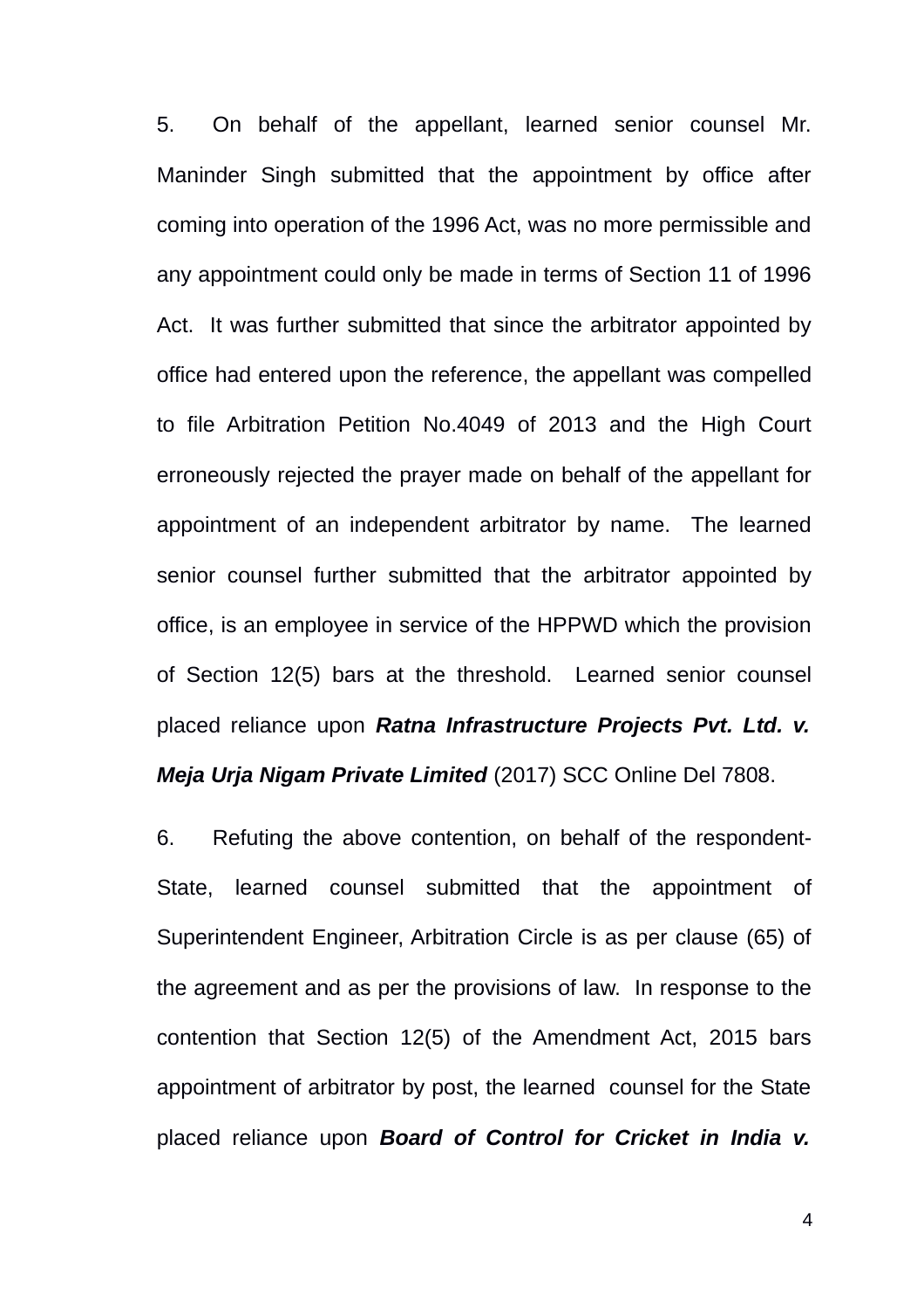*Kochi Cricket Private Limited and others* (2018) 6 SCC 287 and submitted that the provisions of the Amendment Act, 2015 shall apply in relation to arbitral proceedings commenced on or after the date of commencement of the Amendment Act, 2015 and shall not apply to the arbitral proceedings commenced prior to the Amendment Act, 2015 unless the parties otherwise agree. The learned counsel submitted that the provision contained in clause (65) of the general conditions of the Contract would not amount to agreement of the parties so as to imply application of the provisions of the Amendment Act, 2015.

7. We have carefully considered the contentions of the parties and perused the impugned judgment and materials on record. The point falling for consideration in this appeal is that in the light of the agreement between the parties in clause (65) of the general conditions of contract whether the appellant/contractor can challenge the appointment of the Superintendent Engineer, Arbitration Circle as Arbitrator to resolve the dispute between the parties.

8. By the order of HPPWD dated 30.10.2013, the Superintendent Engineer, Arbitration Circle, HPPWD, Solan was appointed as the sole Arbitrator to decide and make its award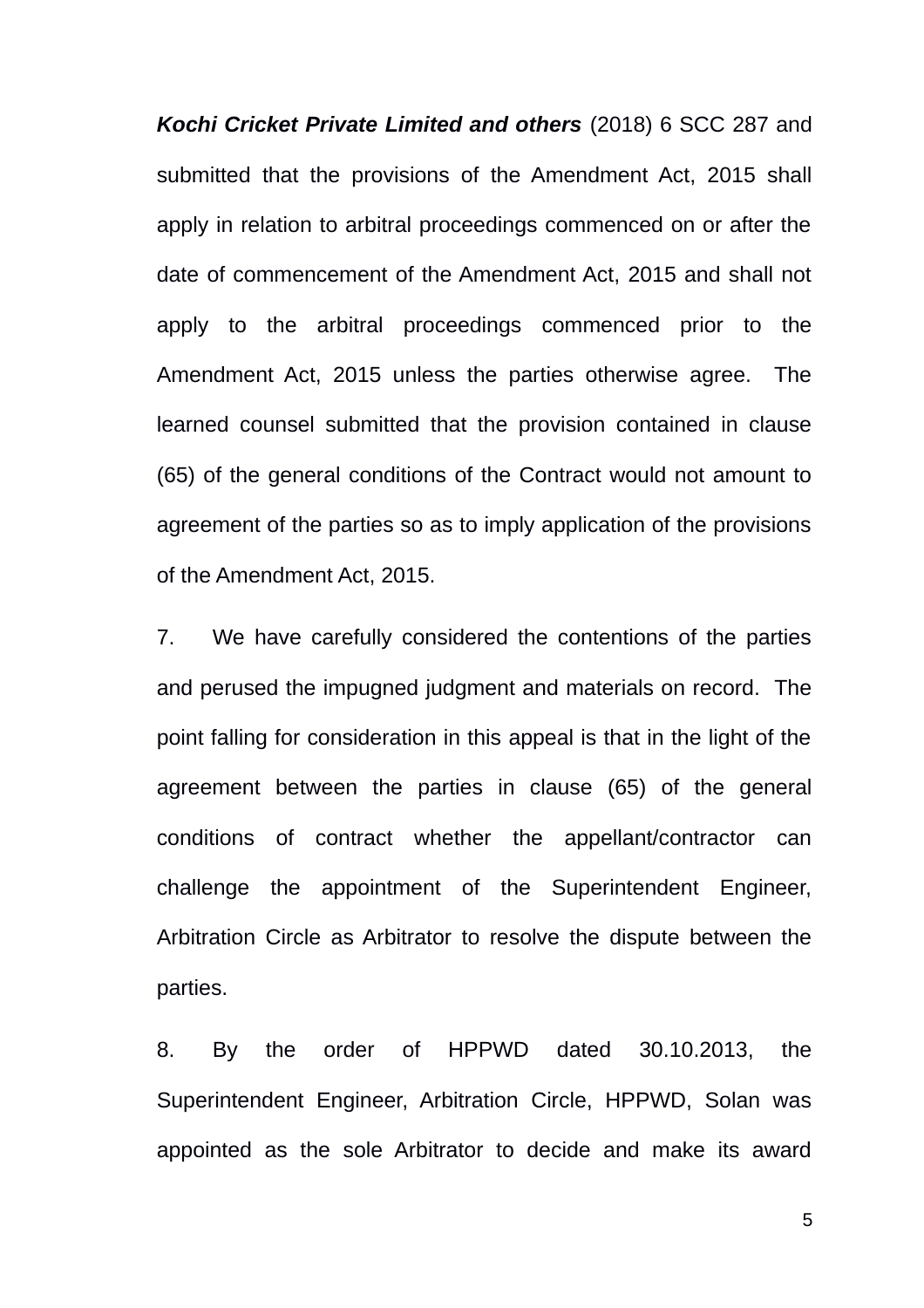regarding claim/dispute given by the appellant/contractor. The main thrust of challenge for appointment of sole arbitrator was on the ground that the arbitrator had not been appointed by name but, had been appointed by designation. It was submitted that appointment of arbitrator by office is not permissible and appointment ought to have been made by name and the same is evident from bare perusal of clause (65) of the contract. It was submitted that as per Section 11(1) of the 1996 Act *"a person of any nationality may be an arbitrator, unless otherwise agreed by the parties……."*. It was submitted that the Arbitrator appointed by the office is not an appointment in terms of clause (65) of the contract and this aspect has not been properly considered by the High Court.

9. For proper appreciation of the contentions, we may usually refer to Clause (65) of the general conditions of contract which reads as under:-

"**Clause 65 of the General Conditions of Contract-**…..Except where otherwise provided in the contract all questions and disputes relating to the meaning of the specifications, designs drawings and instructions therein before mentioned and as to the quality of workmanship of materials used on the work or as to any other question, claim, right matter or thing whatsoever in any way arising out of or relating to the contractor designs drawings, specification and estimates, instructions orders or these conditions otherwise concerning the works of the execution or failure to execute the same whether arising during the progress of the work or after the completion or abandonment thereof shall be referred to the sole arbitration of the person appointed by the Engineer-in-Chief/Chief Engineer, Himachal Pradesh Public Works Department. It will be no objection to any such appointment that the arbitrator so appointed is a Government servant that he had to deal with the matters to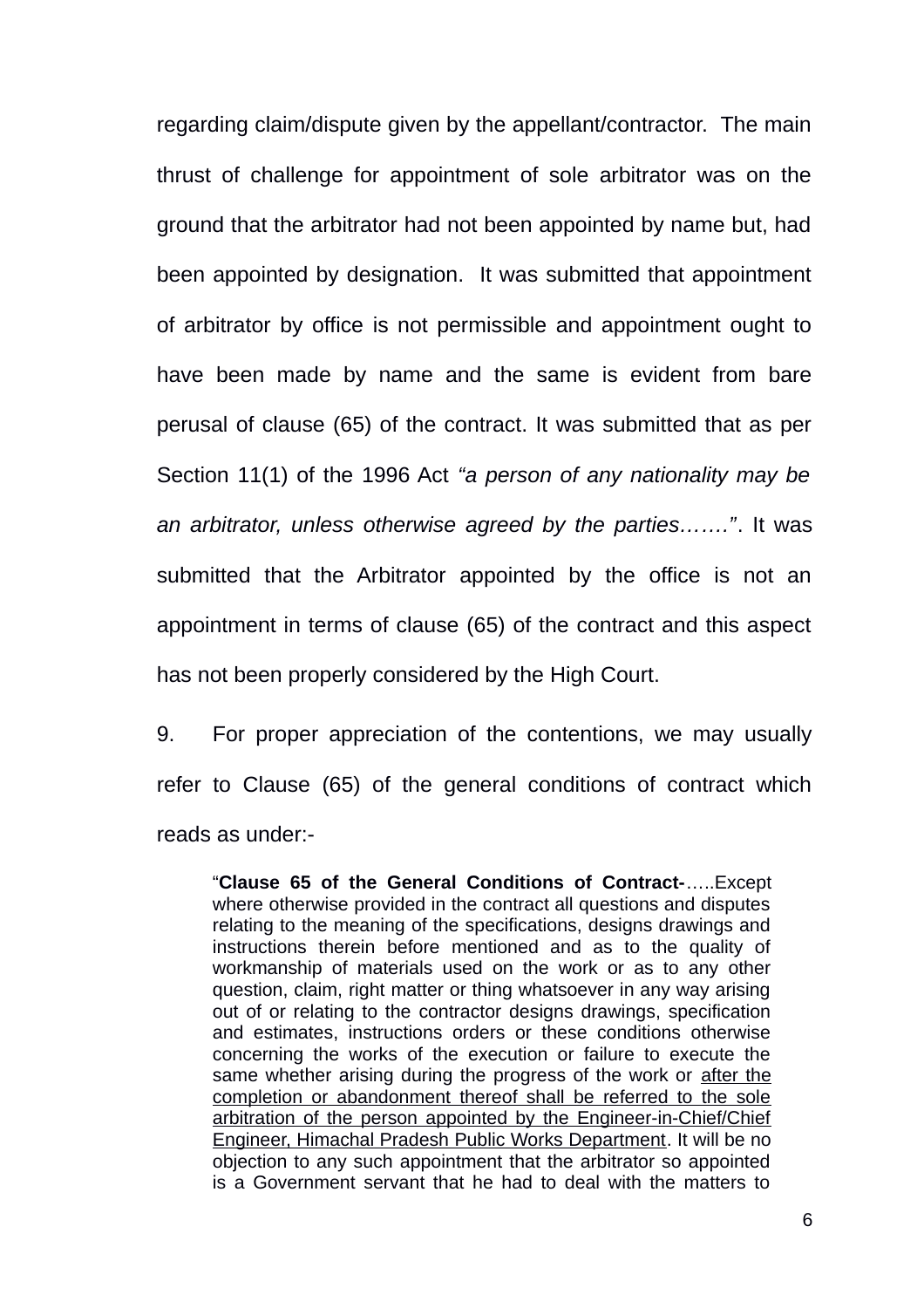which the contract relates, and that in the course of his duties as Government servant he had expressed views on all or any of the matters in dispute or different. The arbitrator to whom the matter is originally referred being transferred or vacating his office or being unable to act for any reason that (sic) the Chief Engineer, HPPWD at the time of such transfer vacation of office or inability to act shall appoint another person to act as arbitrator in accordance with the terms of the contract. Such person shall be entitled to proceed with the reference from the stage at which it was left by his predecessor, it is also a terms of this contract that no person other than a person appointed by the Chief Engineer, HPPWD, should act as arbitrator and if for any reason that is not possible the matter is not be claim in dispute is Rs.50,000/- (Rupees Fifty Thousand) and above, the arbitrator shall give reasons for the award.

Subject as aforesaid the provision of the Arbitration Act, 1940 or any statutory modification or re-enactment thereof and the rules made thereunder and for the time being shall apply to the arbitration proceeding under this clause." [**Underlining added**]

10. A perusal of clause (65) makes it apparently clear that it was permissible to appoint a person by designation and this will be evident from clause (65), in particular the sentence "*the arbitrator to whom the matter is originally referred being transferred or vacating his office or being unable to act for any reason the Chief Engineer is to appoint another person….*". If appointments were only to be made by name and not by designation there could be no question of further appointment on the Arbitrator vacating his office. It is only when an Arbitrator is appointed by designation that the question of a vacancy upon the incumbent vacating office could arise thereby enabling the Chief Engineer to appoint another person to act as arbitrator. The Superintendent Engineer, Arbitration Circle appointed as the Arbitrator is from the very arbitration circle, HPPWD and such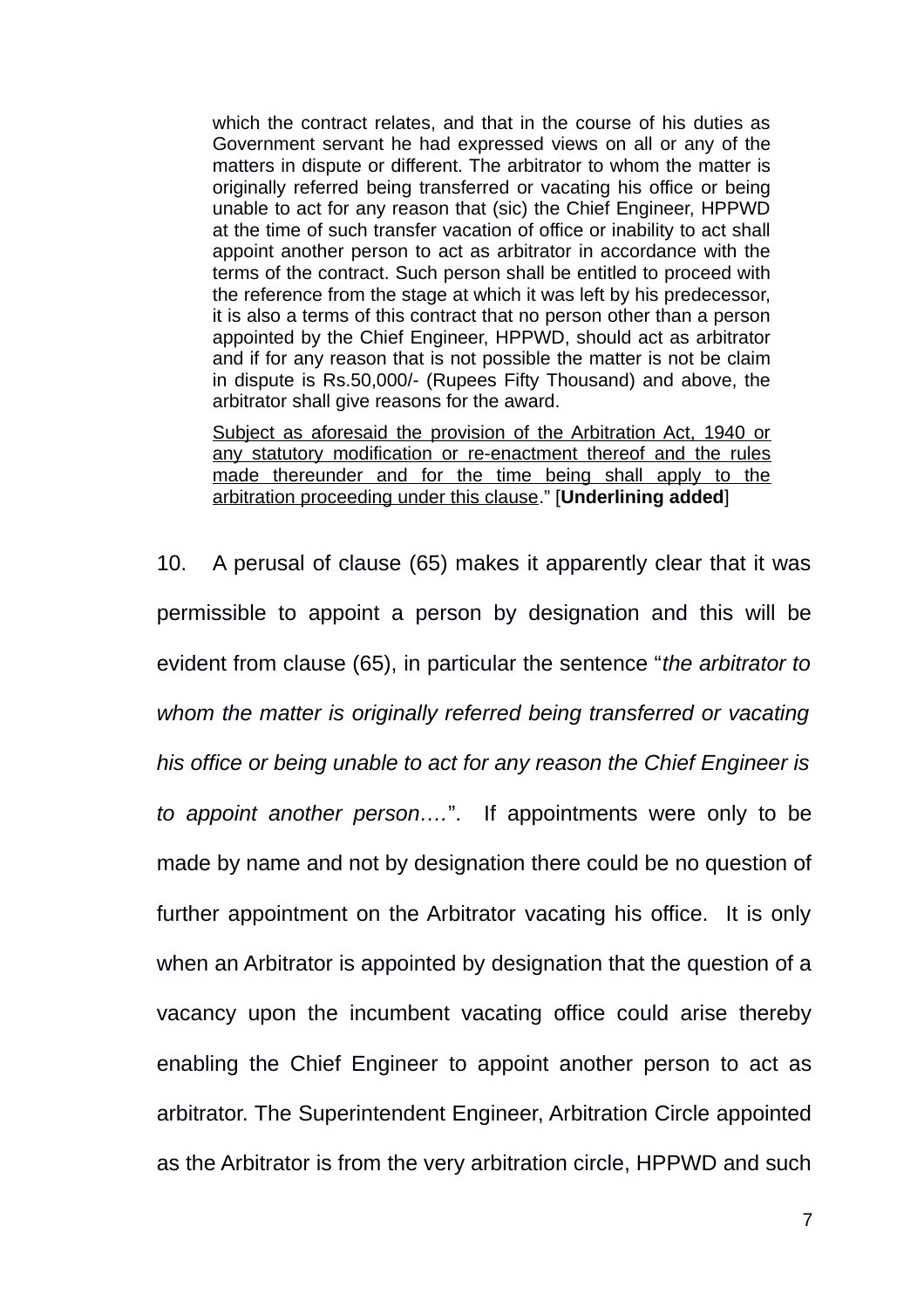appointment is only as per clause (65) of the contract and we find no merit in the objection raised by the appellant.

11. Likewise, there is no merit in the contention of the appellantcontractor that the appointed arbitrator is an employee in service of the HPPWD which the provision of Section 12(5) of the 1996 Act (as amended w.e.f. 23.10.2015) bars at the threshold itself. In a catena of judgments, the Supreme Court held that arbitration clauses in government contracts providing that an employee of the department will be the sole arbitrator are neither void nor unenforceable. [*Indian Oil Corporation Limited and others v. Raja Transport Private Limited* (2009) 8 SCC 520, *Ace Pipeline Contracts (P) Ltd. v. Bharat Petroleum Corporation Limited* (2007) 5 SCC 304, *Union of India and another v. M.P. Gupta* (2004) 10 SCC 504] The fact that a named arbitrator is an employee of one of the parties is not *ipso facto* a ground to raise a presumption of bias or lack of independence on his part. The arbitration agreements in government contracts providing that an employee of the department or a higher official unconnected with the work or the contract will be the arbitrator are neither void nor unenforceable.

12. Observing that, in government contracts before appointing arbitrators, the appointing authority should be more vigilant and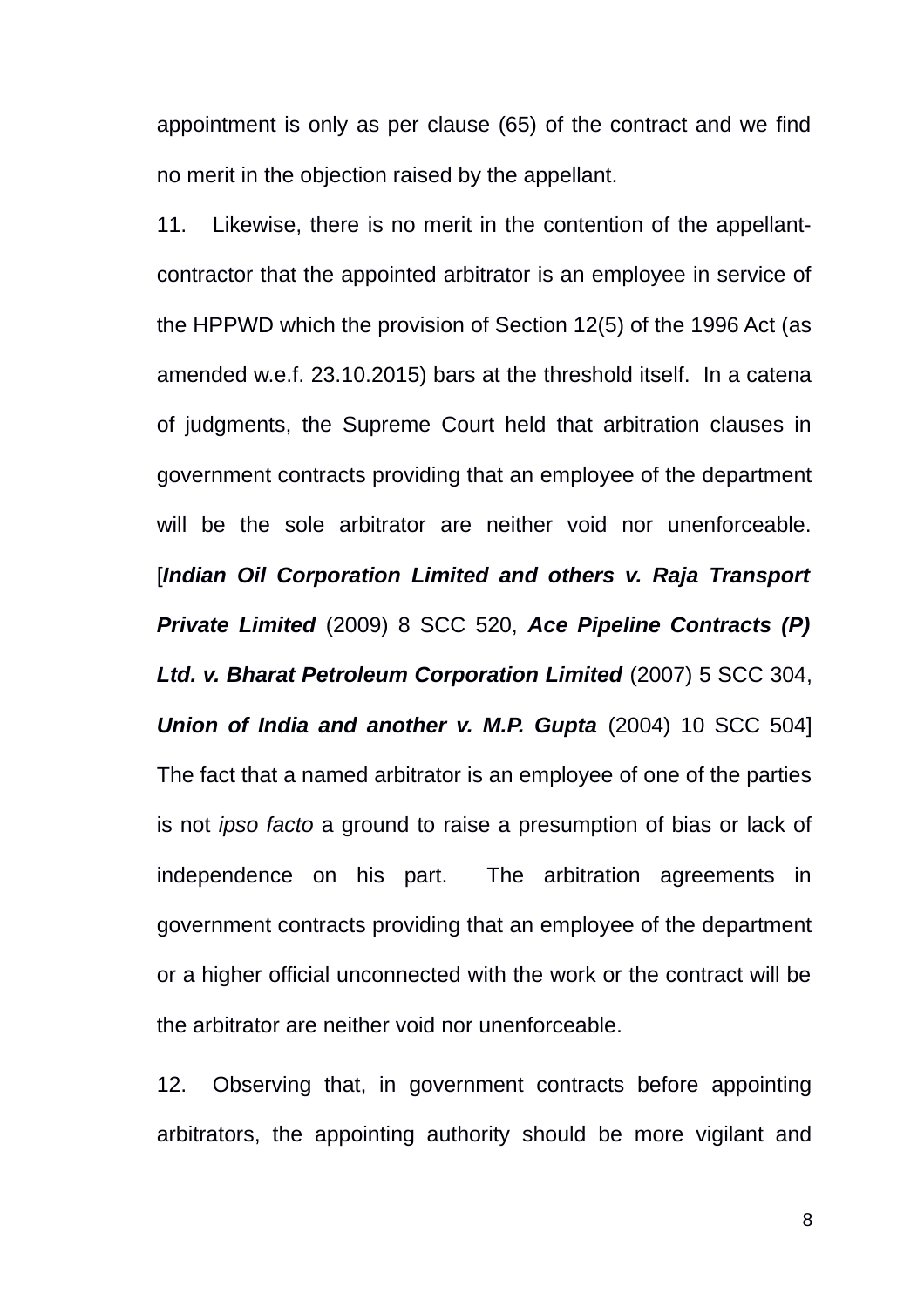more responsible in choosing arbitrators who are in a position to conduct arbitral proceedings in an efficient manner without comprising with the other duties, in *Union of India v. Uttar*

*Pradesh State Bridge Corporation Limited* (2015) 2 SCC 52, it

was held as under:-

**"17.** In the case of contracts between government corporations/State-owned companies with private parties/contractors, the terms of the agreement are usually drawn by the government company or public sector undertakings. Government contracts have broadly two kinds of arbitration clauses, first where a named officer is to act as sole arbitrator; and second, where a senior officer like a Managing Director, nominates a designated officer to act as the sole arbitrator. No doubt, such clauses which give the Government a dominant position to constitute the Arbitral Tribunal are held to be valid. At the same time, it also casts an onerous and responsible duty upon the persona designata to appoint such persons/officers as the arbitrators who are not only able to function independently and impartially, but are in a position to devote adequate time in conducting the arbitration. If the Government has nominated those officers as arbitrators who are not able to devote time to the arbitration proceedings or become incapable of acting as arbitrators because of frequent transfers, etc., then the principle of "default procedure" at least in the cases where Government has assumed the role of appointment of arbitrators to itself, has to be applied in the case of substitute arbitrators as well and the Court will step in to appoint the arbitrator by keeping aside the procedure which is agreed to between the parties. However, it will depend upon the facts of a particular case as to whether such a course of action should be taken or not. What we emphasise is that Court is not powerless in this regard."

As pointed out earlier, in the case at hand, the Superintendent Engineer, Arbitration Circle, HPPWD was appointed as the sole Arbitrator who, by virtue of his designation, regularly does the arbitration devoting time to the arbitration proceedings and such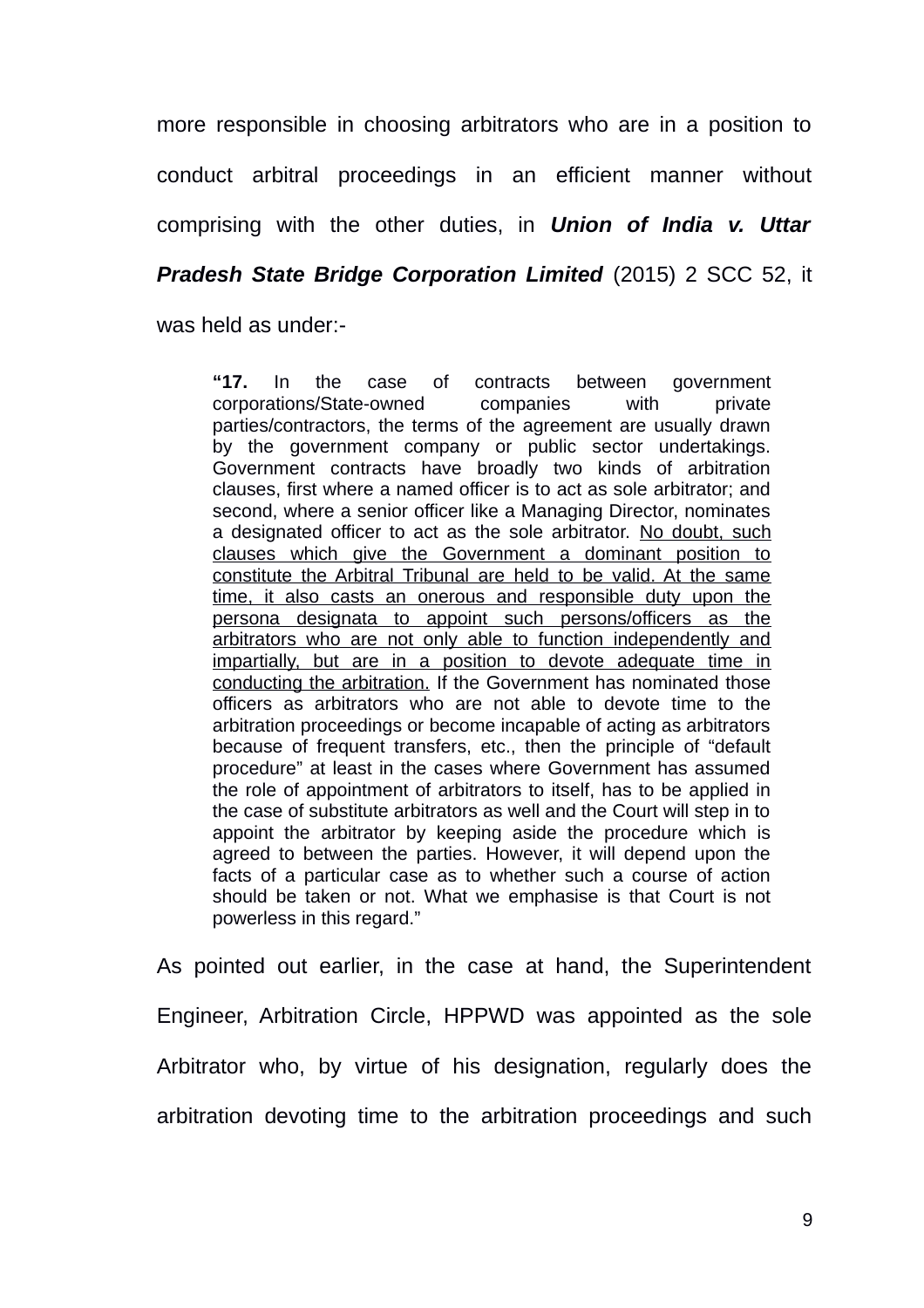appointment of Superintendent Engineer cannot be said to be a deviation from clause (65) of the agreement.

13. Any challenge regarding the appointment of an arbitrator as per the terms of the agreement between the parties must be viewed in the context of the agreement between the parties. As pointed out earlier, the parties have mutually agreed that there will be sole Arbitration by the person appointed by the Engineer-in-Chief and that the appellant shall have no objection to any such appointment that the Arbitrator so appointed is a Government Servant. If the appellant has any grievance that the appointment of the arbitrator is by 'post' and not by 'person', the appellant ought to have raised the challenge before the arbitrator in the first instance. Be it noted, in the petition filed before the High Court under Section 11(6) of the Arbitration and Conciliation Act, 1996 on 28.12.2013, the appellant has only prayed for quashing the appointment of the Superintendent Engineer, Arbitration Circle, HPPWD, Solan as the sole arbitrator as unconstitutional and sought for appointment of an independent and impartial sole arbitrator to adjudicate the dispute between the parties. It is fairly well settled that any challenge to the arbitrator appointed ought to have been raised before the arbitrator himself in the first instance.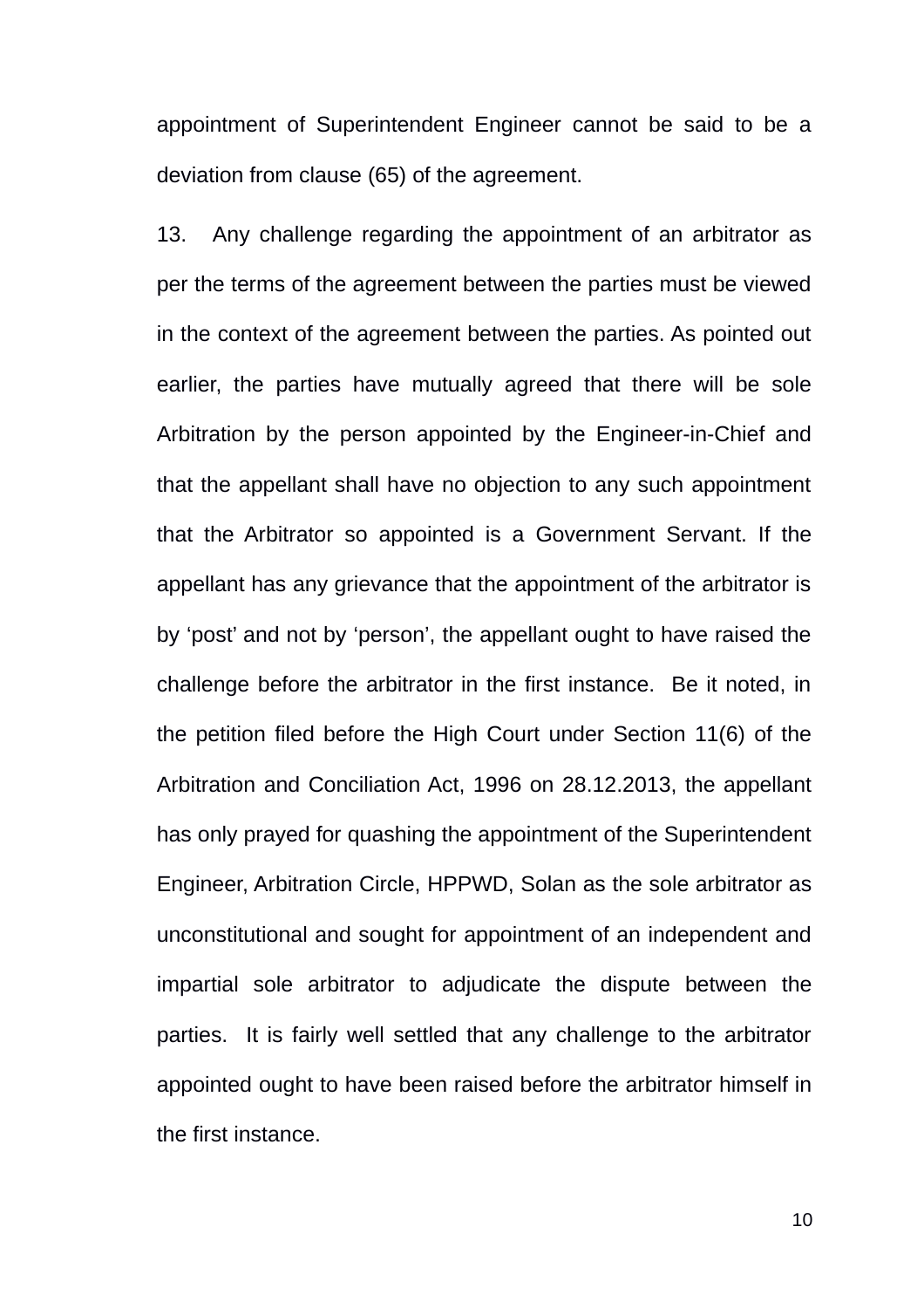14. Drawing our attention to the wordings in Clause (65) *"that the agreement is subject to any statutory modification or re-enactment thereof and the rules made thereunder and for the time being shall apply to the arbitration proceeding under this clause"* the learned senior counsel contended that these words would certainly attract Section 12(5) of the Act as amended with effect from 23.10.2015. In this regard, the learned senior counsel placed reliance upon Delhi High Court judgment in *Ratna Infrastructure Projects Pvt. Ltd. v. Meja Urja Nigam Private Limited* (2017) SCC Online Del 7808 wherein interpreting the similar words in a contract, Delhi High Court held that those words satisfy the requirement of Section 26 (amended Act of 2015) of there being an agreement between the parties that the Act as amended with effect from 23.10.2015 will apply and held as under:-

"22. ……. The words "any statutory modification or re-enactment thereof and the rules made thereunder and for the time being in force shall apply to the arbitration…" satisfies the requirement of Section 26 of there being an agreement between the parties that the Act as amended with effect from 23rd October 2015 will apply. The Court is not prepared to draw the fine distinction between 'agree' and 'agreed'. Once the amendment to the clause clearly stated that all statutory modidications and re-enactments would apply, then there is no need for further agreement in that respect after 23<sup>rd</sup> October, 2015. The plea of the Respondent in this regard is rejected.

23. The net result is that Section 12(5) as amended with effect from 23<sup>rd</sup> October 2015 would apply. Section 12(5) clearly prohibits the employee of one of the parties from being an Arbitrator. This would straightway disqualify Mr. Kher who happens to be a serving GM of the Respondent. Therefore it is to no avail that the Respondent has by its letter dated  $21<sup>st</sup>$  August 2016 appointed Mr. Kher as an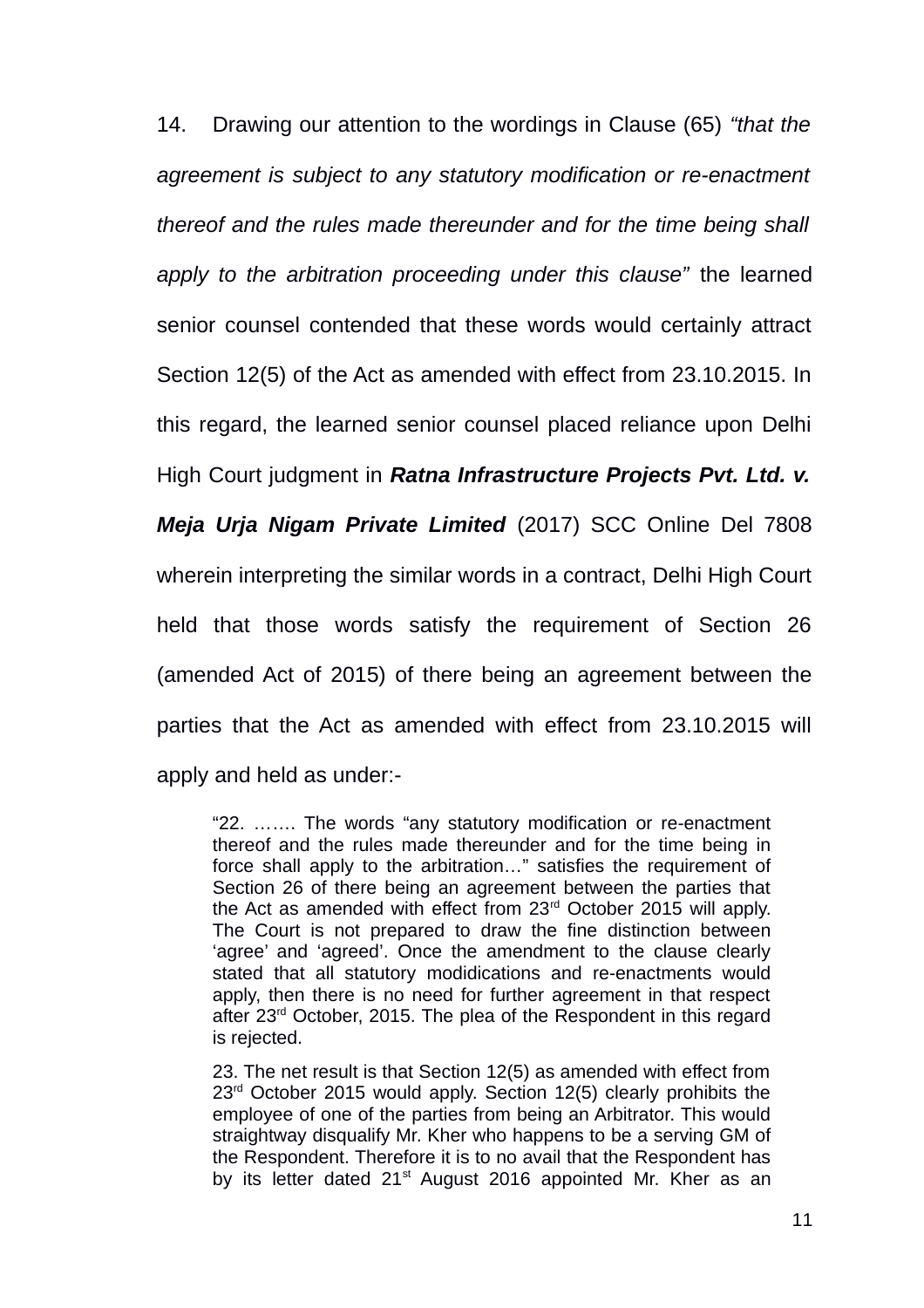Arbitrator to adjudicate the Arbitration Case Nos. 1 of 2013 and 1 of 2014. His mandate stands terminated."

15. Considering the facts and circumstances of the present case, we are not inclined to go into the merits of this contention of the appellant nor examine the correctness or otherwise of the above view taken by the Delhi High Court in *Ratna Infrastructure Projects case*; suffice it to note that as per Section 26 of the Arbitration and Conciliation (Amendment) Act, 2015 the provisions of the Amended Act, 2015 shall not apply to the arbitral proceedings commenced in accordance with the provisions of Section 21 of the Principal Act before the commencement of the Amendment Act unless the parties otherwise agree. In the facts and circumstances of the present case, the proviso in clause (65) of the general conditions of the contract cannot be taken to be the agreement between the parties so as to apply the provisions of the amended Act. As per Section 26 of the Act, the provisions of the Amendment Act, 2015 shall apply in relation to arbitral proceedings commenced on or after the date of commencement of the Amendment Act, 2015 (w.e.f. 23.10.2015). In the present case, arbitration proceedings commenced way back in 2013, much prior to coming into force of the amended Act and therefore, provisions of the Amended Act cannot be invoked.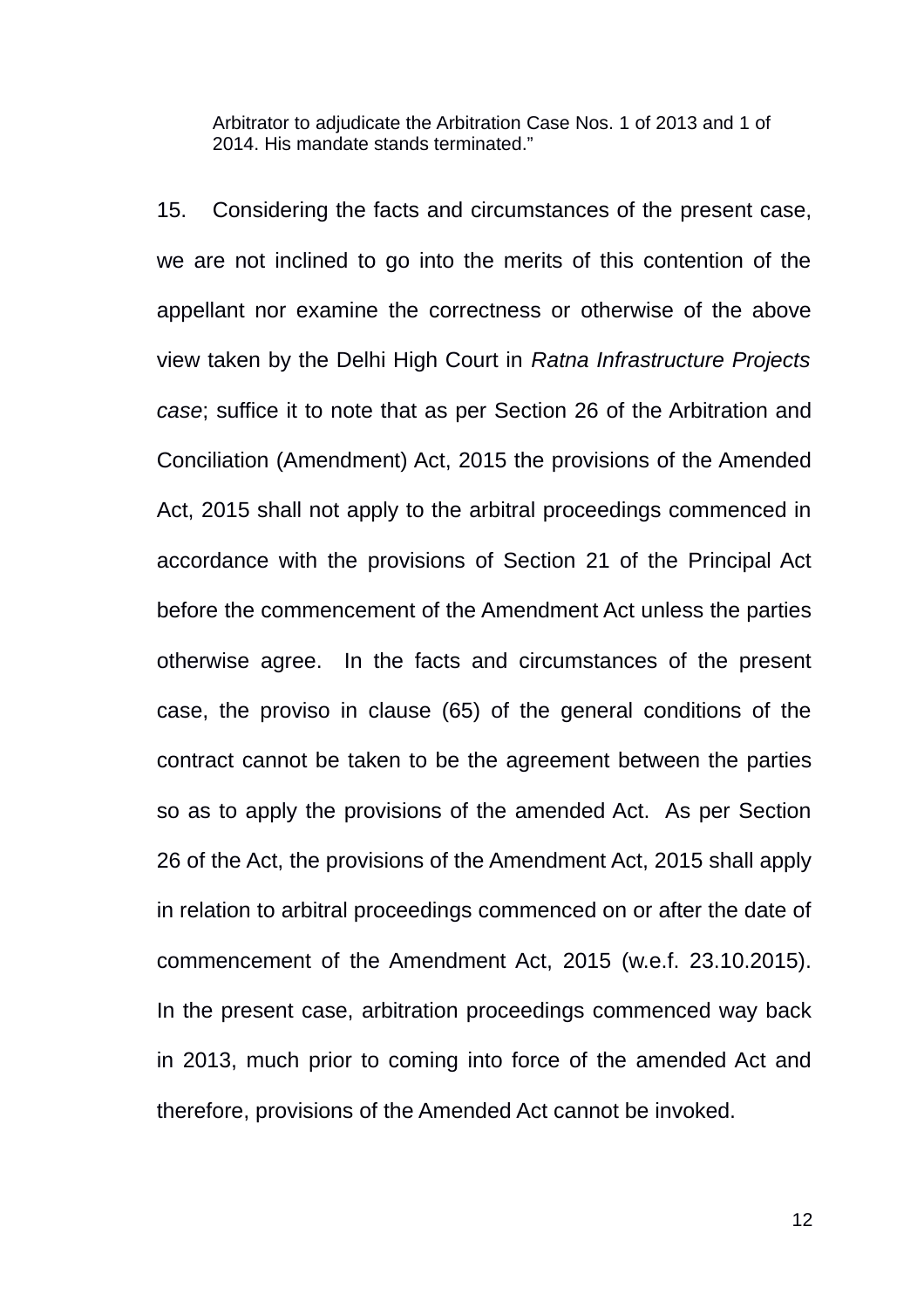16. In *Board of Control for Cricket in India v. Kochi Cricket*

*Private Limited and others,* (2018) 6 SCC 287, this Court has held that the provisions of Amendment Act, 2015 (with effect from 23.10.2015) cannot have retrospective operation in the arbitral proceedings already commenced unless the parties otherwise agree and held as under:-

**"37.** What will be noticed, so far as the first part is concerned, which states—

"**26.** *Act not to apply to pending arbitral proceedings*.—Nothing contained in this Act shall apply to the arbitral proceedings commenced, in accordance with the provisions of Section 21 of the principal Act, before the commencement of this Act unless the parties otherwise agree.…"

is that: (*1*) "the arbitral proceedings" and their commencement is mentioned in the context of Section 21 of the principal Act; (*2*) the expression used is "to" and not "in relation to"; and (*3*) parties may otherwise agree. So far as the second part of Section 26 is concerned, namely, the part which reads, "… but this Act shall apply in relation to arbitral proceedings commenced on or after the date of commencement of this Act" makes it clear that the expression "in relation to" is used; and the expression "the" arbitral proceedings and "in accordance with the provisions of Section 21 of the principal Act" is conspicuous by its absence."

17. Immediately after the appointment of the Superintendent

Engineer, Arbitration Circle as the sole Arbitrator (30.10.2013), the

appellant preferred Arbitration Petition No.4049/2013 (28.12.2013)

before the High Court under Section 11(6), 14 and 15 of the

Arbitration and Conciliation Act, 1996 for appointment of an

independent sole Arbitrator.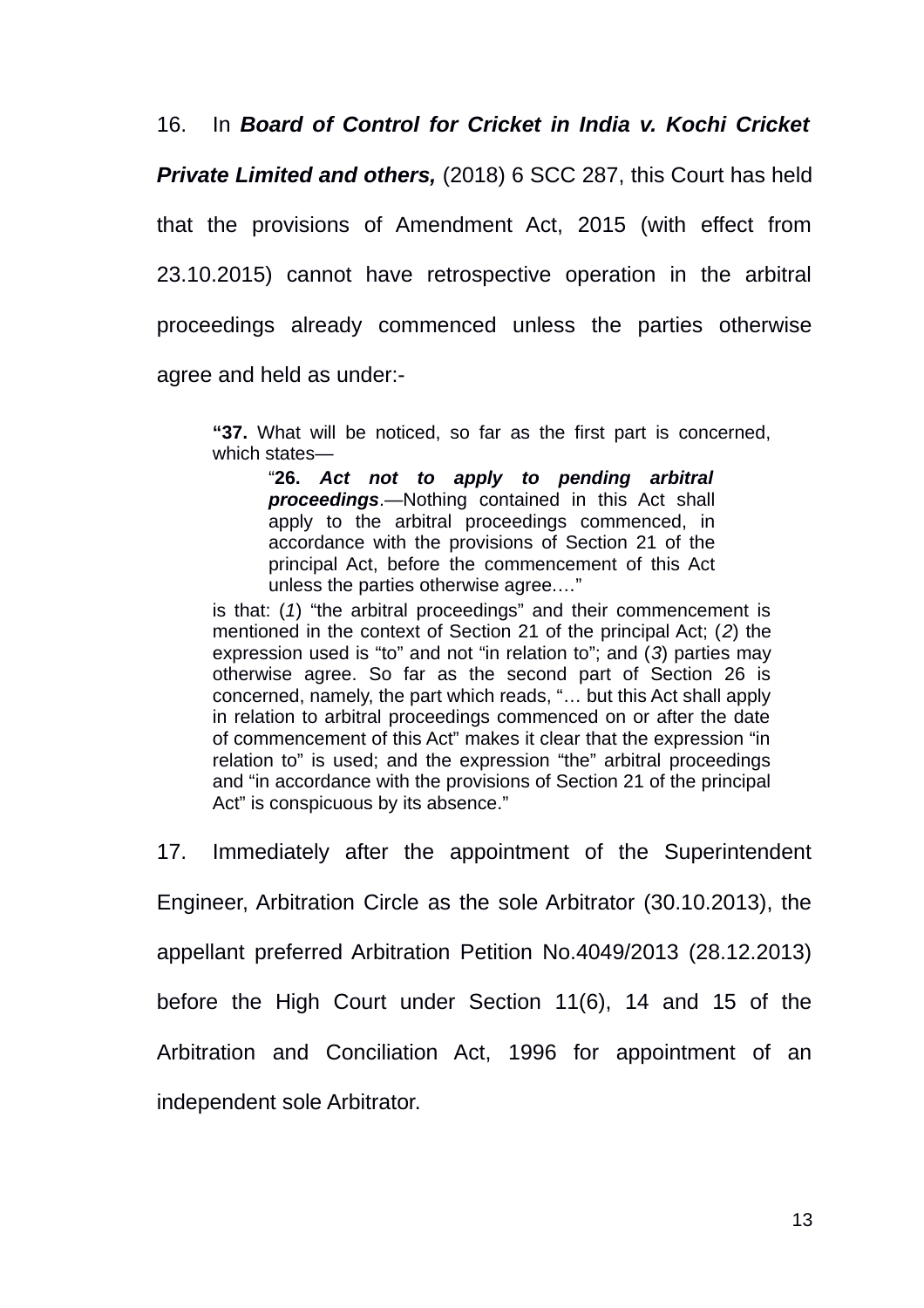18. The High Court placed reliance upon the judgment in *Antrix Corporation Limited v. Devas Multimedia Private Limited* (2014) 11 SCC 560 and held that when the Superintendent Engineer, Arbitration Circle was appointed as the Arbitrator in terms of the agreement (or arbitration clause), the provisions of sub-section (6) of Section 11 cannot be invoked again. The High Court further observed that in case, the other party is dissatisfied or aggrieved by the appointment of an arbitrator in terms of the agreement, his remedy would be by way of petition under Section 13 and thereafter while challenging the award under Section 34 of the 1996 Act.

19. The High Court in the impugned judgment placed reliance upon the judgment in *Antrix Corporation Limited v. Devas Multimedia Private Limited* (2014) 11 SCC 560 wherein the Supreme Court held as under:-

**"31.** The matter is not as complex as it seems and in our view, once the arbitration agreement had been invoked by Devas and a nominee arbitrator had also been appointed by it, the arbitration agreement could not have been invoked for a second time by the petitioner, which was fully aware of the appointment made by the respondent. It would lead to an anomalous state of affairs if the appointment of an arbitrator once made, could be questioned in a subsequent proceeding initiated by the other party also for the appointment of an arbitrator. In our view, while the petitioner was certainly entitled to challenge the appointment of the arbitrator at the instance of Devas, it could not do so by way of an independent proceeding under Section 11(6) of the 1996 Act. While power has been vested in the Chief Justice to appoint an arbitrator under Section 11(6) of the 1996 Act, such appointment can be questioned under Section 13 thereof. In a proceeding under Section 11 of the 1996 Act, the Chief Justice cannot replace one arbitrator already appointed in exercise of the arbitration agreement."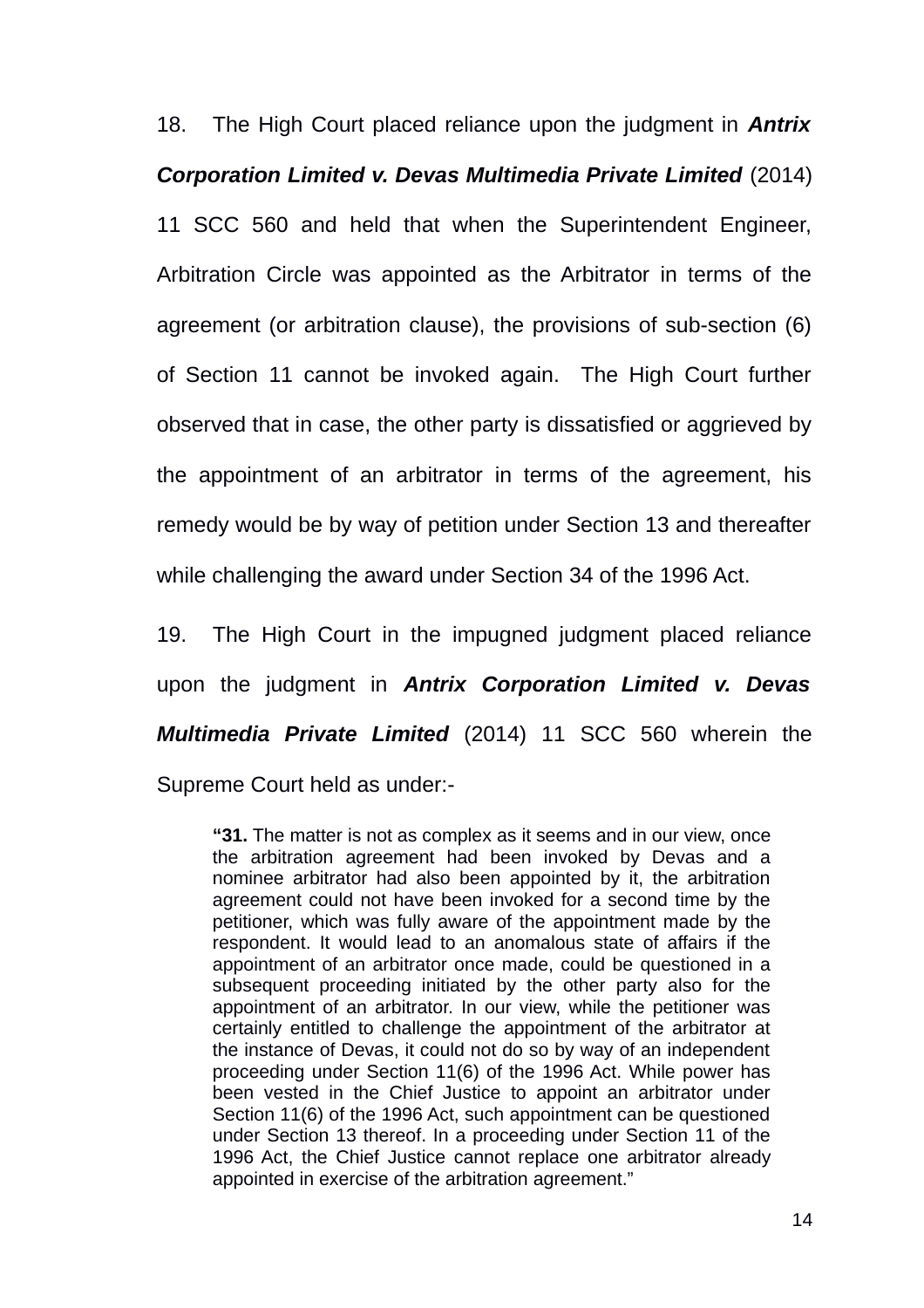………

**33.** Sub-section (6) of Section 11 of the 1996 Act, quite categorically provides that where the parties fail to act in terms of a procedure agreed upon by them, the provisions of sub-section (6) may be invoked by any of the parties. Where in terms of the agreement, the arbitration clause has already been invoked by one of the parties thereto under the ICC Rules, the provisions of subsection (6) cannot be invoked again, and, in case the other party is dissatisfied or aggrieved by the appointment of an arbitrator in terms of the agreement, his/its remedy would be by way of a petition under Section 13, and, thereafter, under Section 34 of the 1996 Act."

In the present case, the Arbitrator has been appointed as per clause (65) of the agreement and as per the provisions of law. Once, the appointment of an arbitrator is made at the instance of the government, the arbitration agreement could not have been invoked for the second time.

20. As pointed out earlier the Arbitrator has already entered upon reference on 11.11.2013. The Arbitrator had first hearing on 07.12.2013; on which date appellant-contractor was absent. For the next date of hearing on 13.03.2014 the Arbitrator has recorded the finding that the appellant-claimant-contractor was absent without any intimation to the Tribunal. In this regard, Mr. Maninder Singh, the learned Senior Council for the appellant has drawn our attention to the letter dated 12.03.2014 sent by the appellant requesting for adjournment. Similarly, in the next date of hearings before the arbitrator namely, 03.04.2014, 25.04.2014 and 06.08.2014 the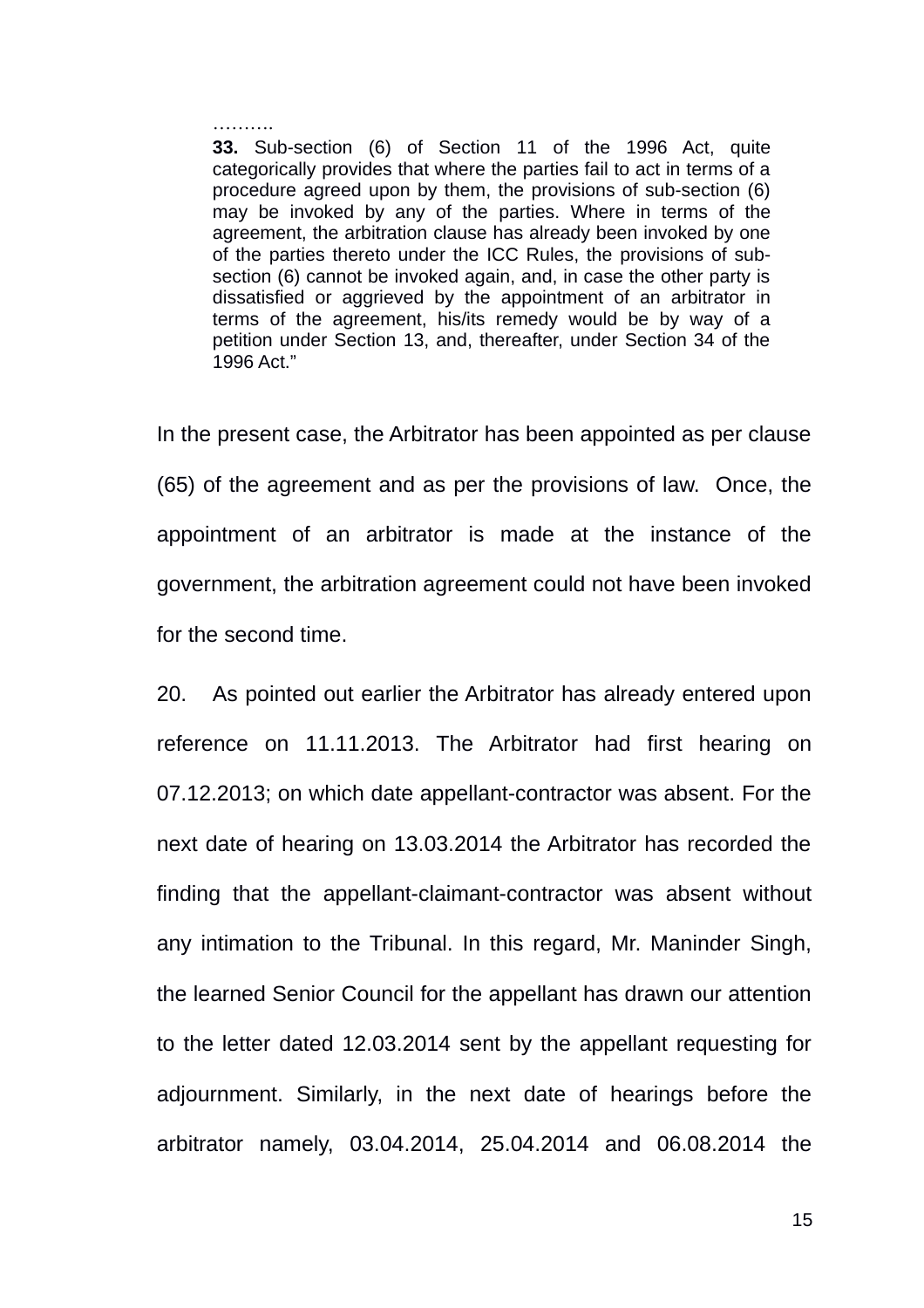appellant-contractor did not appear; but only sent the letters requesting for adjournment. On 03.04.2014, the matter was adjourned to 25.04.2014 directing that both parties to come prepared for the next date of hearing on 25.04.2014. Similar was the order passed on 25.04.2014 that both parties have to come prepared for the next date of hearing on 06.08.2014. Since the appellant-claimant did not appear before the Arbitrator, the Arbitrator terminated the proceedings on 06.08.2014 under Section 25(a) of the 1996 Act.

21. Section 25 of the Arbitration Act, 1996 deals with the situation where the parties commit default without showing sufficient cause and consequent termination of the proceedings. Section 25 provides three situations where on account of the default of a party, the arbitral tribunal shall terminate the proceedings which are as under:-

- (i) Under Section 25(a) where the claimant fails to communicate his statement of claim in accordance with sub-section (1) of Section 23;
- (ii) Under Section 25(b) continue the proceedings on the failure of the respondent to communicate his claim of defence in accordance with sub-section (1) of Section 23;
- (iii) Under Section 25(c) continue the proceedings, and make the arbitral award on the evidence before it, in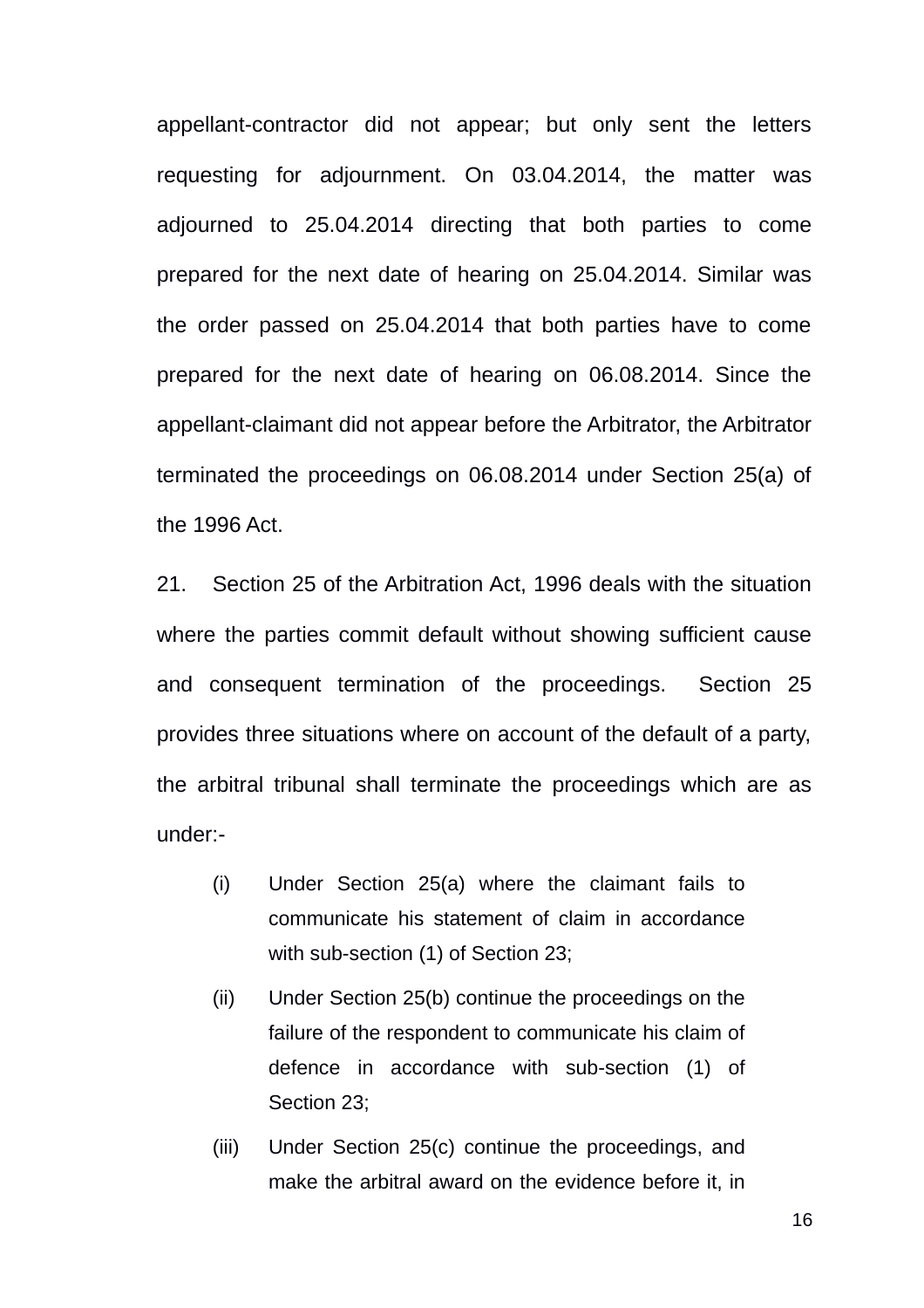the event of a party failing to appear at an oral hearing or produce documentary evidence.

Section 25(a) provides that the Arbitral Tribunal shall terminate the proceedings where the claimants failed to communicate his claim in accordance with sub-section (1) of Section 23 of the Act. In the present case, the appellant has failed to file his statement of claim; and only sent the communication to the arbitrator seeking adjournment on the ground that the appellant has approached the High Court by filing petition under Section 11(6) of the Act. When the parties have specifically agreed for appointment of sole Arbitrator of the person appointed by the Engineer-in-Chief/Chief Engineer, HPPWD, the appellant was not right in approaching the High Court seeking appointment of an independent Arbitrator.

22. Inspite of extension of time, since the appellant-contractor had not filed statement of claim, the arbitrator terminated the proceedings under Section 25(a) of the 1996 Act by proceedings dated 06.08.2014. The appellant-contractor did not file his statement of claim before the arbitrator since the appellant had approached the High Court by filing petition under Section 11(6) of the 1996 Act, probably under the advice that the appellant can get an independent arbitrator appointed. The appellant had been writing letters to the arbitrator before the hearing seeking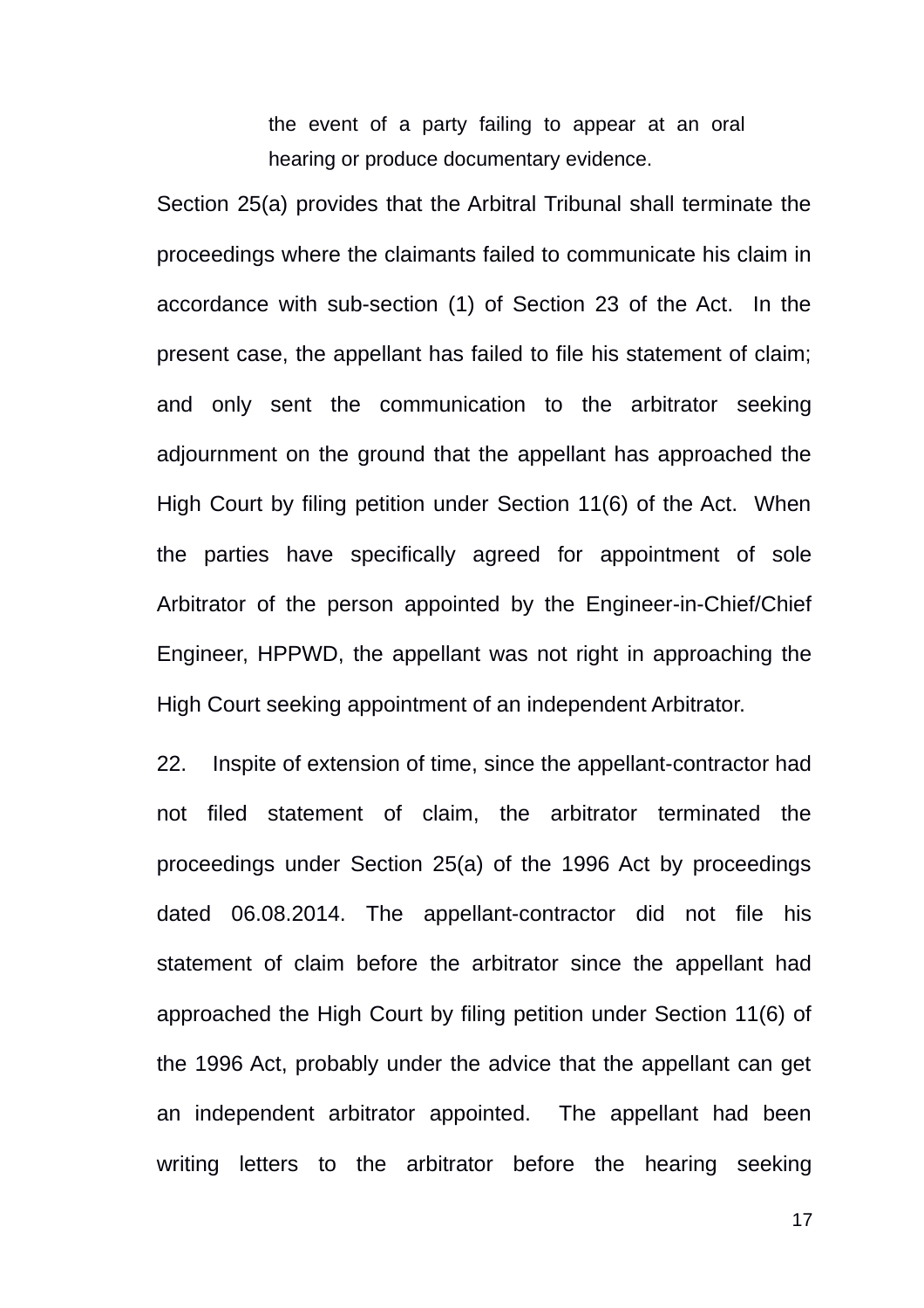adjournment. However, on the fourth occasion, proceedings were simply terminated since no hearings were held on earlier occasions, he expected that his request might be accepted. The arbitrator could have issued a notice warning the appellant that no adjournment would be granted under any circumstances. Since, no such warning was given, we deem it appropriate to set aside the order of termination. Appellant had made a claim on account of delay as indicated in his letter dated 18.10.2013 under various heads. In the interest of justice, in our considered view, an opportunity is to be afforded to the appellant to go before the departmental arbitrator (as agreed by the parties in clause (65) of the general conditions of contract) and the proceedings of the arbitrator dated 06.08.2014 terminating the proceedings is to be set aside. We are conscious that after the Amendment Act, 2015, there cannot be a departmental arbitrator. As discussed earlier, in this case, the agreement between the parties is dated 19.12.2006 and the relationship between the parties are governed by the general conditions of the contract dated 19.12.2006, the provisions of the Amendment Act, 2015 cannot be invoked.

23. In the result, the appeals are disposed of with the following directions:-